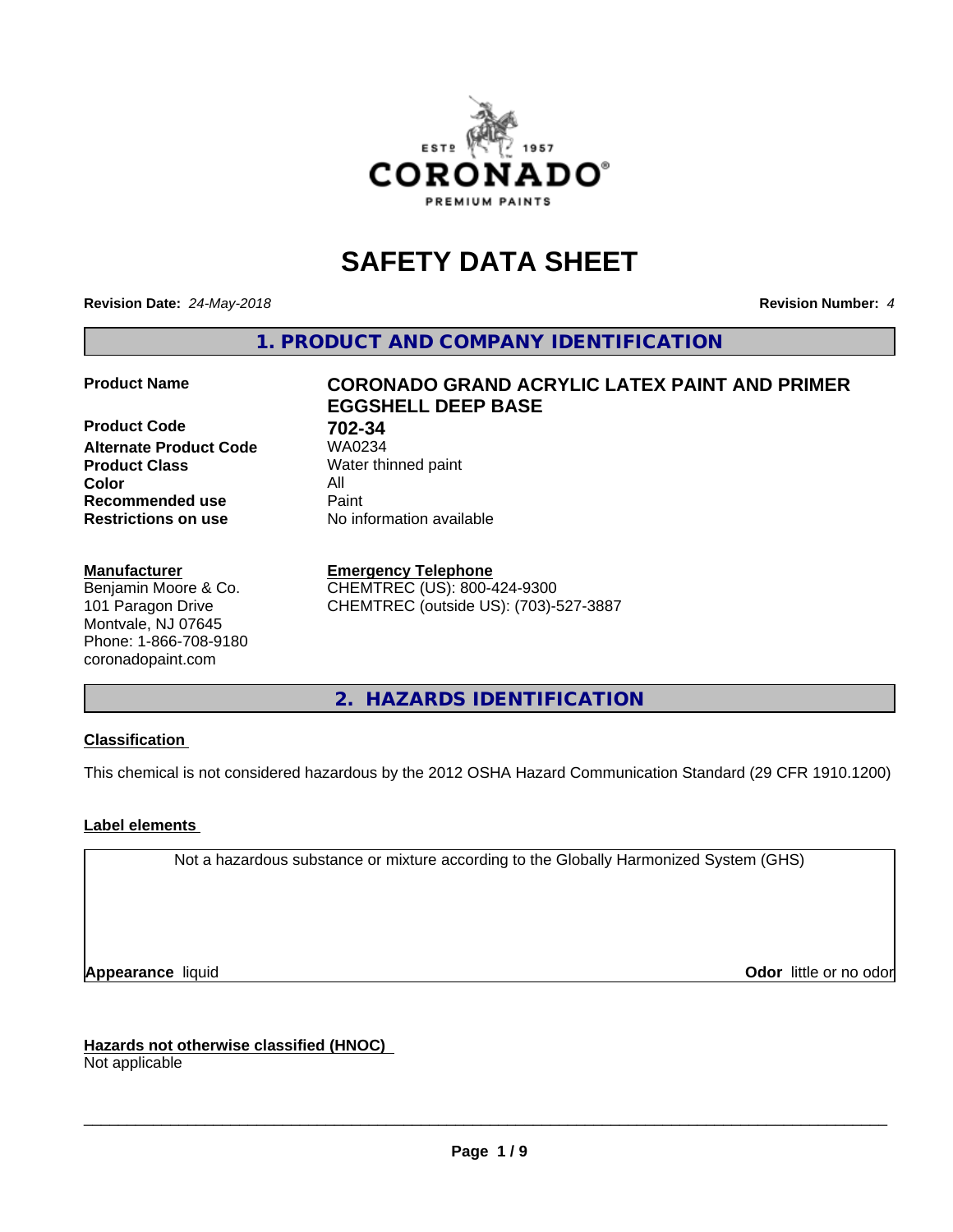#### **Other information**

No information available

# **3. COMPOSITION INFORMATION ON COMPONENTS**

\_\_\_\_\_\_\_\_\_\_\_\_\_\_\_\_\_\_\_\_\_\_\_\_\_\_\_\_\_\_\_\_\_\_\_\_\_\_\_\_\_\_\_\_\_\_\_\_\_\_\_\_\_\_\_\_\_\_\_\_\_\_\_\_\_\_\_\_\_\_\_\_\_\_\_\_\_\_\_\_\_\_\_\_\_\_\_\_\_\_\_\_\_

| <b>Chemical</b><br>name                   | <b>CAS No.</b>                 | $\cdots$<br>$\sim$<br>.veiant-"<br>- 70 |
|-------------------------------------------|--------------------------------|-----------------------------------------|
| imestone<br>----                          | $\sim$ $\sim$<br>1317<br>י-65- | $\sim$ $\sim$<br>$\sim$                 |
| --<br><br>l itan<br>dioxide<br><b>uum</b> | -<br>$\sim$<br>1346.2<br>ີ     | ັ                                       |

|                                                  | 4. FIRST AID MEASURES                                                                                    |
|--------------------------------------------------|----------------------------------------------------------------------------------------------------------|
| <b>General Advice</b>                            | No hazards which require special first aid measures.                                                     |
| <b>Eye Contact</b>                               | Rinse thoroughly with plenty of water for at least 15 minutes and consult a<br>physician.                |
| <b>Skin Contact</b>                              | Wash off immediately with soap and plenty of water while removing all<br>contaminated clothes and shoes. |
| <b>Inhalation</b>                                | Move to fresh air. If symptoms persist, call a physician.                                                |
| Ingestion                                        | Clean mouth with water and afterwards drink plenty of water. Consult a physician<br>if necessary.        |
| <b>Most Important</b><br><b>Symptoms/Effects</b> | None known.                                                                                              |
| <b>Notes To Physician</b>                        | Treat symptomatically.                                                                                   |
|                                                  |                                                                                                          |

**5. FIRE-FIGHTING MEASURES**

| As in any fire, wear self-contained breathing apparatus<br>pressure-demand, MSHA/NIOSH (approved or equivalent)<br>and full protective gear.<br>Closed containers may rupture if exposed to fire or<br>extreme heat.<br>No.<br>No.<br>Not applicable<br>Flash Point (°F)<br>Not applicable<br>Flash Point (°C)<br>Not applicable<br><b>Method</b> | <b>Suitable Extinguishing Media</b>                                    | Use extinguishing measures that are appropriate to local<br>circumstances and the surrounding environment. |
|---------------------------------------------------------------------------------------------------------------------------------------------------------------------------------------------------------------------------------------------------------------------------------------------------------------------------------------------------|------------------------------------------------------------------------|------------------------------------------------------------------------------------------------------------|
|                                                                                                                                                                                                                                                                                                                                                   | <b>Protective Equipment And Precautions For</b><br><b>Firefighters</b> |                                                                                                            |
|                                                                                                                                                                                                                                                                                                                                                   | <b>Specific Hazards Arising From The Chemical</b>                      |                                                                                                            |
|                                                                                                                                                                                                                                                                                                                                                   | <b>Sensitivity To Mechanical Impact</b>                                |                                                                                                            |
|                                                                                                                                                                                                                                                                                                                                                   | <b>Sensitivity To Static Discharge</b>                                 |                                                                                                            |
|                                                                                                                                                                                                                                                                                                                                                   | <b>Flash Point Data</b>                                                |                                                                                                            |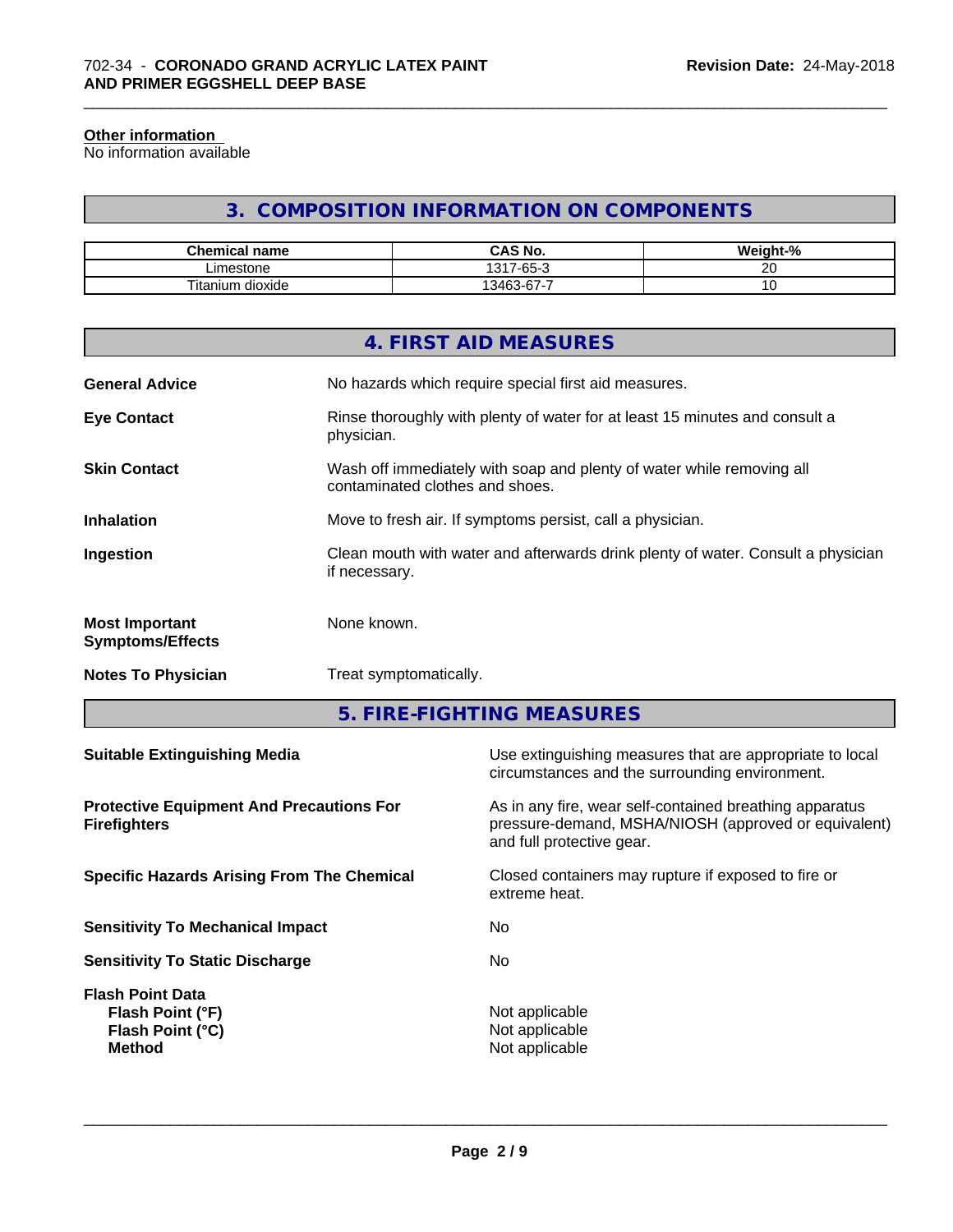#### **Flammability Limits In Air**

| Lower flammability limit:        |  |
|----------------------------------|--|
| <b>Upper flammability limit:</b> |  |

**Not applicable Not applicable** 

\_\_\_\_\_\_\_\_\_\_\_\_\_\_\_\_\_\_\_\_\_\_\_\_\_\_\_\_\_\_\_\_\_\_\_\_\_\_\_\_\_\_\_\_\_\_\_\_\_\_\_\_\_\_\_\_\_\_\_\_\_\_\_\_\_\_\_\_\_\_\_\_\_\_\_\_\_\_\_\_\_\_\_\_\_\_\_\_\_\_\_\_\_

**NFPA Health:** 1 **Flammability:** 0 **Instability:** 0 **Special:** Not Applicable

#### **NFPA Legend**

- 0 Not Hazardous
- 1 Slightly
- 2 Moderate
- 3 High
- 4 Severe

*The ratings assigned are only suggested ratings, the contractor/employer has ultimate responsibilities for NFPA ratings where this system is used.*

*Additional information regarding the NFPA rating system is available from the National Fire Protection Agency (NFPA) at www.nfpa.org.*

# **6. ACCIDENTAL RELEASE MEASURES**

| <b>Personal Precautions</b>      | Avoid contact with skin, eyes and clothing. Ensure adequate ventilation.                                                                                                         |  |
|----------------------------------|----------------------------------------------------------------------------------------------------------------------------------------------------------------------------------|--|
| <b>Other Information</b>         | Prevent further leakage or spillage if safe to do so.                                                                                                                            |  |
| <b>Environmental precautions</b> | See Section 12 for additional Ecological Information.                                                                                                                            |  |
| <b>Methods for Cleaning Up</b>   | Soak up with inert absorbent material. Sweep up and shovel into suitable<br>containers for disposal.                                                                             |  |
|                                  | 7. HANDLING AND STORAGE                                                                                                                                                          |  |
| <b>Handling</b>                  | Avoid contact with skin, eyes and clothing. Avoid breathing vapors, spray mists or<br>sanding dust. In case of insufficient ventilation, wear suitable respiratory<br>equipment. |  |
| <b>Storage</b>                   | Keep container tightly closed. Keep out of the reach of children.                                                                                                                |  |
| <b>Incompatible Materials</b>    | No information available                                                                                                                                                         |  |

**8. EXPOSURE CONTROLS/PERSONAL PROTECTION**

#### **Exposure Limits**

| Chemical name    | <b>ACGIH TLV</b>      | <b>OSHA PEL</b>                 |
|------------------|-----------------------|---------------------------------|
| ∟imestone        | N/E                   | 15 mg/m $3$ - TWA               |
|                  |                       | $5 \text{ ma/m}^3$ - TWA        |
| Titanium dioxide | TWA<br>10 mg/m $^3$ - | - TWA<br>15 mg/m <sup>3</sup> - |

#### **Legend**

ACGIH - American Conference of Governmental Industrial Hygienists Exposure Limits OSHA - Occupational Safety & Health Administration Exposure Limits N/E - Not Established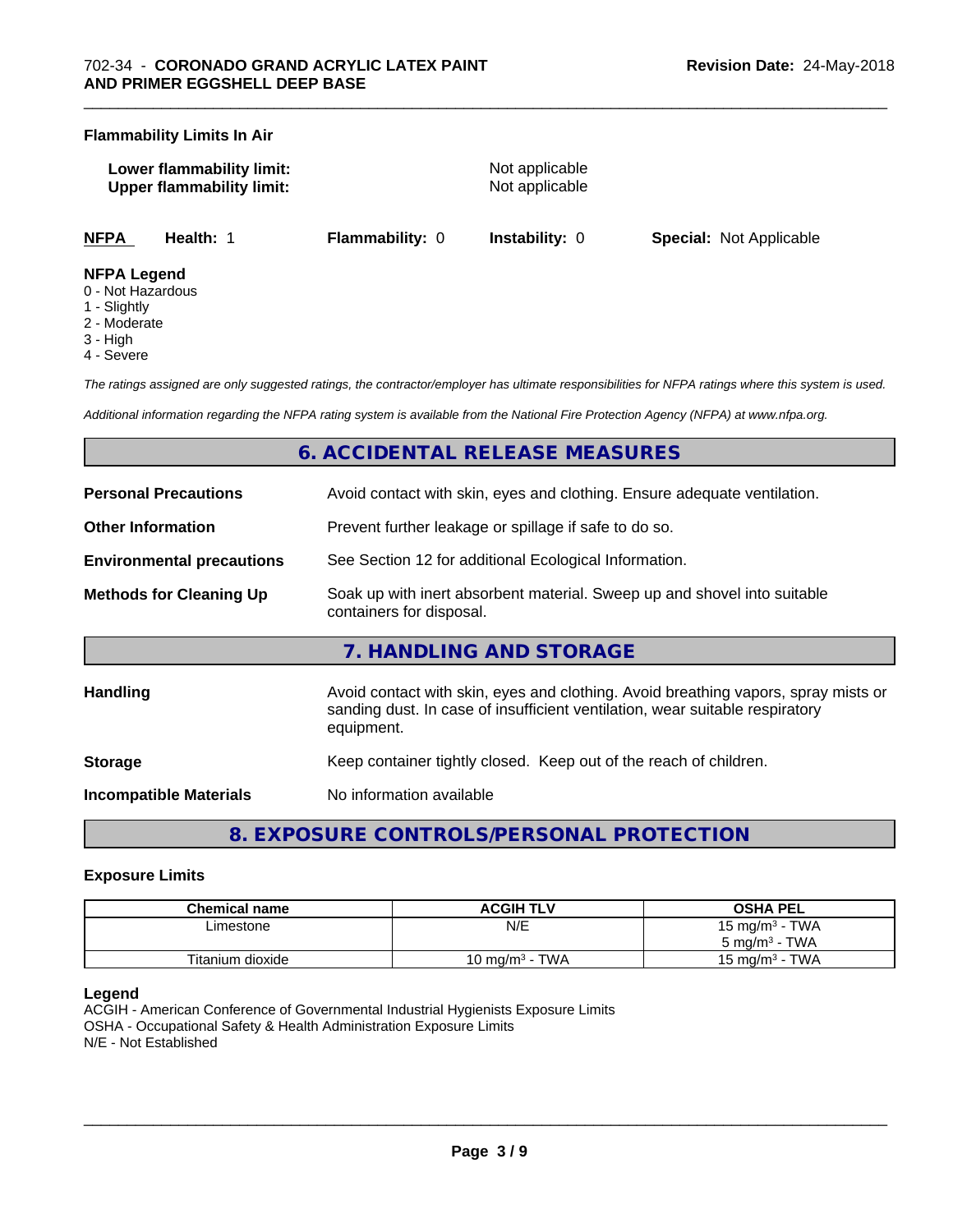| Ensure adequate ventilation, especially in confined areas.                                                                          |  |
|-------------------------------------------------------------------------------------------------------------------------------------|--|
|                                                                                                                                     |  |
| Safety glasses with side-shields.                                                                                                   |  |
| Protective gloves and impervious clothing.                                                                                          |  |
| In case of insufficient ventilation wear suitable respiratory equipment.                                                            |  |
| Avoid contact with skin, eyes and clothing. Remove and wash contaminated<br>clothing before re-use. Wash thoroughly after handling. |  |
|                                                                                                                                     |  |

#### **9. PHYSICAL AND CHEMICAL PROPERTIES**

| Appearance                           | liquid                   |
|--------------------------------------|--------------------------|
| Odor                                 | little or no odor        |
| <b>Odor Threshold</b>                | No information available |
| Density (Ibs/gal)                    | $10.25 - 10.35$          |
| <b>Specific Gravity</b>              | $1.22 - 1.24$            |
| рH                                   | No information available |
| <b>Viscosity (cps)</b>               | No information available |
| Solubility(ies)                      | No information available |
| <b>Water solubility</b>              | No information available |
| <b>Evaporation Rate</b>              | No information available |
| Vapor pressure @20 °C (kPa)          | No information available |
| Vapor density                        | No information available |
| Wt. % Solids                         | $45 - 55$                |
| <b>Vol. % Solids</b>                 | $30 - 40$                |
| Wt. % Volatiles                      | $45 - 55$                |
| Vol. % Volatiles                     | $60 - 70$                |
| <b>VOC Regulatory Limit (g/L)</b>    | < 50                     |
| <b>Boiling Point (°F)</b>            | 212                      |
| <b>Boiling Point (°C)</b>            | 100                      |
| <b>Freezing Point (°F)</b>           | 32                       |
| <b>Freezing Point (°C)</b>           | 0                        |
| Flash Point (°F)                     | Not applicable           |
| Flash Point (°C)                     | Not applicable           |
| <b>Method</b>                        | Not applicable           |
| <b>Flammability (solid, gas)</b>     | Not applicable           |
| <b>Upper flammability limit:</b>     | Not applicable           |
| Lower flammability limit:            | Not applicable           |
| <b>Autoignition Temperature (°F)</b> | No information available |
| <b>Autoignition Temperature (°C)</b> | No information available |
| Decomposition Temperature (°F)       | No information available |
| Decomposition Temperature (°C)       | No information available |
| <b>Partition coefficient</b>         | No information available |

\_\_\_\_\_\_\_\_\_\_\_\_\_\_\_\_\_\_\_\_\_\_\_\_\_\_\_\_\_\_\_\_\_\_\_\_\_\_\_\_\_\_\_\_\_\_\_\_\_\_\_\_\_\_\_\_\_\_\_\_\_\_\_\_\_\_\_\_\_\_\_\_\_\_\_\_\_\_\_\_\_\_\_\_\_\_\_\_\_\_\_\_\_

# **10. STABILITY AND REACTIVITY**

**Reactivity** Not Applicable

**Chemical Stability Stable under normal conditions.** 

**Conditions to avoid Conditions to avoid Prevent from freezing.**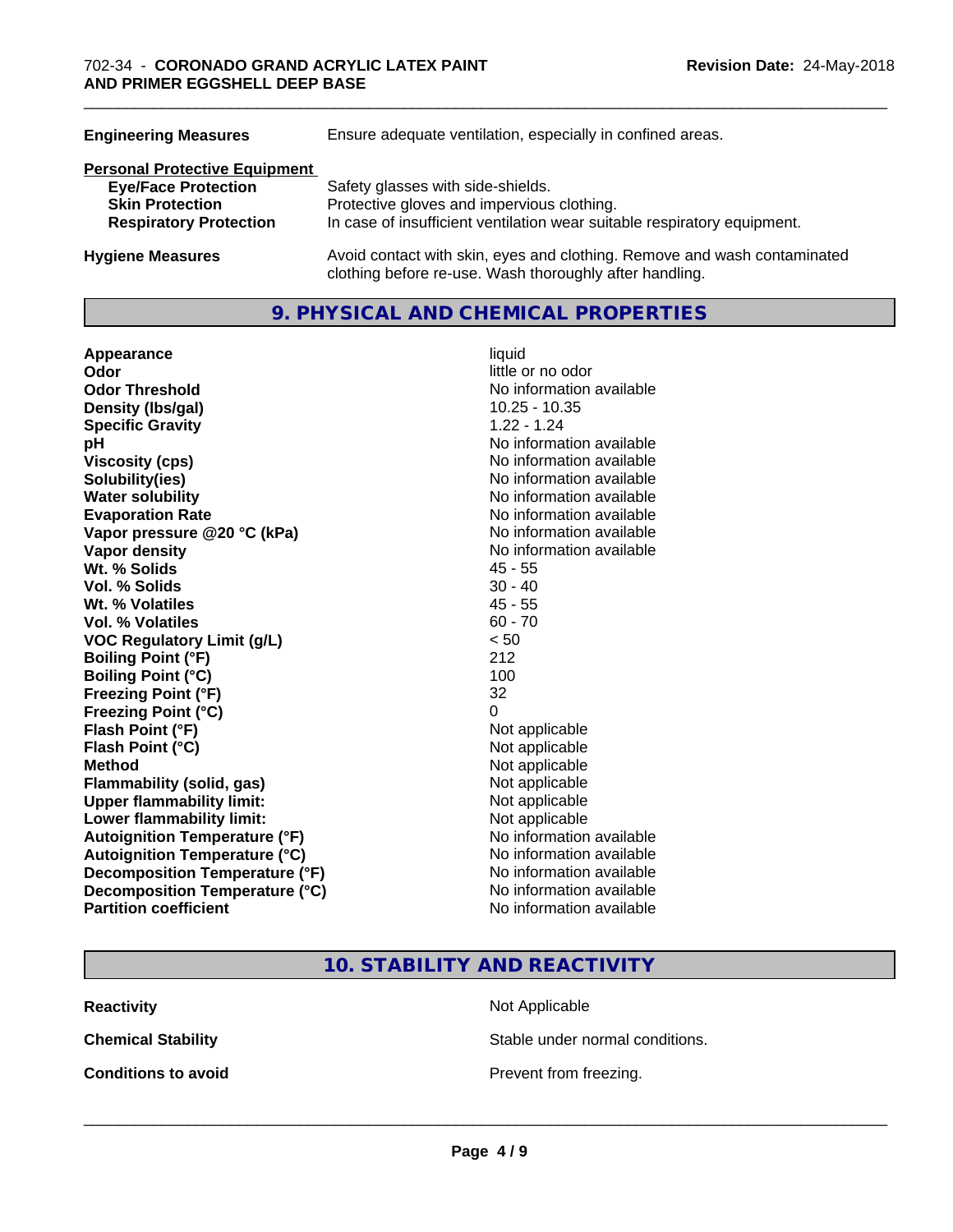| <b>Incompatible Materials</b>                                                                                                                                                                                                                                                                               |                                                                                                                                                                                                                                                                                                   |                                            | No materials to be especially mentioned.                                        |                                                                                   |
|-------------------------------------------------------------------------------------------------------------------------------------------------------------------------------------------------------------------------------------------------------------------------------------------------------------|---------------------------------------------------------------------------------------------------------------------------------------------------------------------------------------------------------------------------------------------------------------------------------------------------|--------------------------------------------|---------------------------------------------------------------------------------|-----------------------------------------------------------------------------------|
| <b>Hazardous Decomposition Products</b>                                                                                                                                                                                                                                                                     |                                                                                                                                                                                                                                                                                                   |                                            | None under normal use.                                                          |                                                                                   |
| <b>Possibility of hazardous reactions</b>                                                                                                                                                                                                                                                                   |                                                                                                                                                                                                                                                                                                   |                                            | None under normal conditions of use.                                            |                                                                                   |
|                                                                                                                                                                                                                                                                                                             |                                                                                                                                                                                                                                                                                                   | 11. TOXICOLOGICAL INFORMATION              |                                                                                 |                                                                                   |
| <b>Product Information</b>                                                                                                                                                                                                                                                                                  |                                                                                                                                                                                                                                                                                                   |                                            |                                                                                 |                                                                                   |
| Information on likely routes of exposure                                                                                                                                                                                                                                                                    |                                                                                                                                                                                                                                                                                                   |                                            |                                                                                 |                                                                                   |
| <b>Principal Routes of Exposure</b>                                                                                                                                                                                                                                                                         |                                                                                                                                                                                                                                                                                                   | Eye contact, skin contact and inhalation.  |                                                                                 |                                                                                   |
| <b>Acute Toxicity</b>                                                                                                                                                                                                                                                                                       |                                                                                                                                                                                                                                                                                                   |                                            |                                                                                 |                                                                                   |
| <b>Product Information</b>                                                                                                                                                                                                                                                                                  | No information available                                                                                                                                                                                                                                                                          |                                            |                                                                                 |                                                                                   |
| Symptoms related to the physical, chemical and toxicological characteristics                                                                                                                                                                                                                                |                                                                                                                                                                                                                                                                                                   |                                            |                                                                                 |                                                                                   |
| Symptoms                                                                                                                                                                                                                                                                                                    | No information available                                                                                                                                                                                                                                                                          |                                            |                                                                                 |                                                                                   |
| Delayed and immediate effects as well as chronic effects from short and long-term exposure                                                                                                                                                                                                                  |                                                                                                                                                                                                                                                                                                   |                                            |                                                                                 |                                                                                   |
| Eye contact<br><b>Skin contact</b><br>Inhalation<br>Ingestion<br><b>Sensitization</b><br><b>Neurological Effects</b><br><b>Mutagenic Effects</b><br><b>Reproductive Effects</b><br><b>Developmental Effects</b><br>Target organ effects<br><b>STOT - single exposure</b><br><b>STOT - repeated exposure</b> | May cause slight irritation.<br>skin and cause irritation.<br>No information available<br>No information available.<br>No information available.<br>No information available.<br>No information available.<br>No information available.<br>No information available.<br>No information available. | May cause irritation of respiratory tract. | Ingestion may cause gastrointestinal irritation, nausea, vomiting and diarrhea. | Substance may cause slight skin irritation. Prolonged or repeated contact may dry |
| Other adverse effects<br>Aspiration Hazard                                                                                                                                                                                                                                                                  | No information available.<br>No information available                                                                                                                                                                                                                                             |                                            |                                                                                 |                                                                                   |
| <b>Numerical measures of toxicity</b>                                                                                                                                                                                                                                                                       |                                                                                                                                                                                                                                                                                                   |                                            |                                                                                 |                                                                                   |
| ATEmix (oral)                                                                                                                                                                                                                                                                                               | 193283                                                                                                                                                                                                                                                                                            |                                            |                                                                                 |                                                                                   |
| <b>Component Information</b>                                                                                                                                                                                                                                                                                |                                                                                                                                                                                                                                                                                                   |                                            |                                                                                 |                                                                                   |
| Titanium dioxide<br>LD50 Oral: > 10000 mg/kg (Rat)                                                                                                                                                                                                                                                          |                                                                                                                                                                                                                                                                                                   |                                            |                                                                                 |                                                                                   |
| <b>Carcinogenicity</b><br>The information below indicates whether each agency has listed any ingredient as a carcinogen:.                                                                                                                                                                                   |                                                                                                                                                                                                                                                                                                   |                                            |                                                                                 |                                                                                   |
| <b>Chemical name</b>                                                                                                                                                                                                                                                                                        |                                                                                                                                                                                                                                                                                                   | <b>IARC</b>                                | <b>NTP</b>                                                                      | <b>OSHA</b>                                                                       |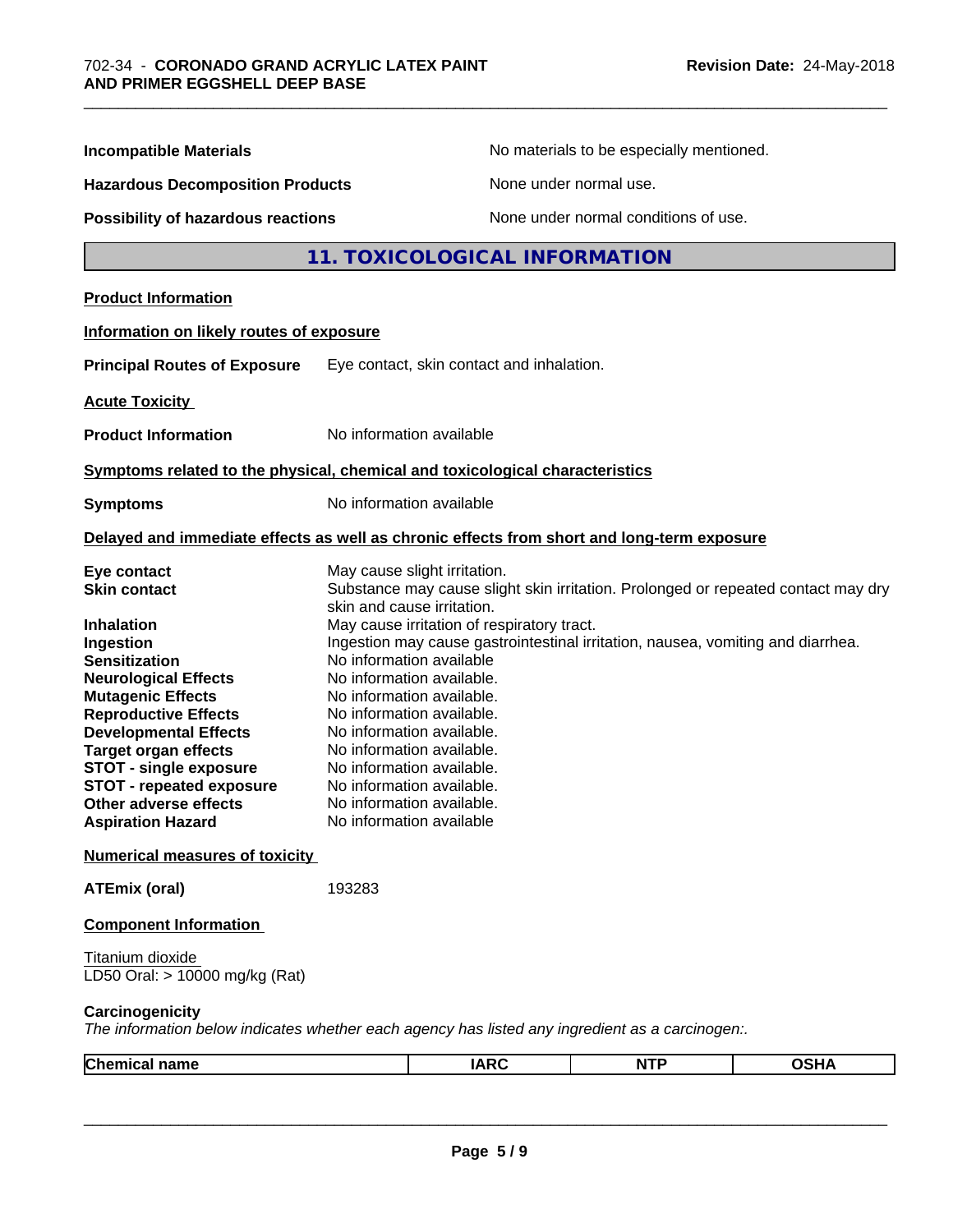#### 702-34 - **CORONADO GRAND ACRYLIC LATEX PAINT AND PRIMER EGGSHELL DEEP BASE**

|                                    | ם ה<br>Humar<br>אוכי<br><u>_ _</u> | Listed |  |
|------------------------------------|------------------------------------|--------|--|
| $- -$<br><b>GIOXIDE</b><br>itaniur | $n$ mananan<br>וחר                 |        |  |

\_\_\_\_\_\_\_\_\_\_\_\_\_\_\_\_\_\_\_\_\_\_\_\_\_\_\_\_\_\_\_\_\_\_\_\_\_\_\_\_\_\_\_\_\_\_\_\_\_\_\_\_\_\_\_\_\_\_\_\_\_\_\_\_\_\_\_\_\_\_\_\_\_\_\_\_\_\_\_\_\_\_\_\_\_\_\_\_\_\_\_\_\_

• Although IARC has classified titanium dioxide as possibly carcinogenic to humans (2B), their summary concludes: "No significant exposure to titanium dioxide is thought to occur during the use of products in which titanium dioxide is bound to other materials, such as paint."

#### **Legend**

IARC - International Agency for Research on Cancer NTP - National Toxicity Program OSHA - Occupational Safety & Health Administration

**12. ECOLOGICAL INFORMATION**

#### **Ecotoxicity Effects**

The environmental impact of this product has not been fully investigated.

#### **Product Information**

#### **Acute Toxicity to Fish**

No information available

#### **Acute Toxicity to Aquatic Invertebrates**

No information available

#### **Acute Toxicity to Aquatic Plants**

No information available

#### **Persistence / Degradability**

No information available.

#### **Bioaccumulation**

There is no data for this product.

#### **Mobility in Environmental Media**

No information available.

#### **Ozone**

No information available

#### **Component Information**

#### **Acute Toxicity to Fish**

Titanium dioxide  $LC50:$  > 1000 mg/L (Fathead Minnow - 96 hr.)

#### **Acute Toxicity to Aquatic Invertebrates**

No information available

#### **Acute Toxicity to Aquatic Plants**

No information available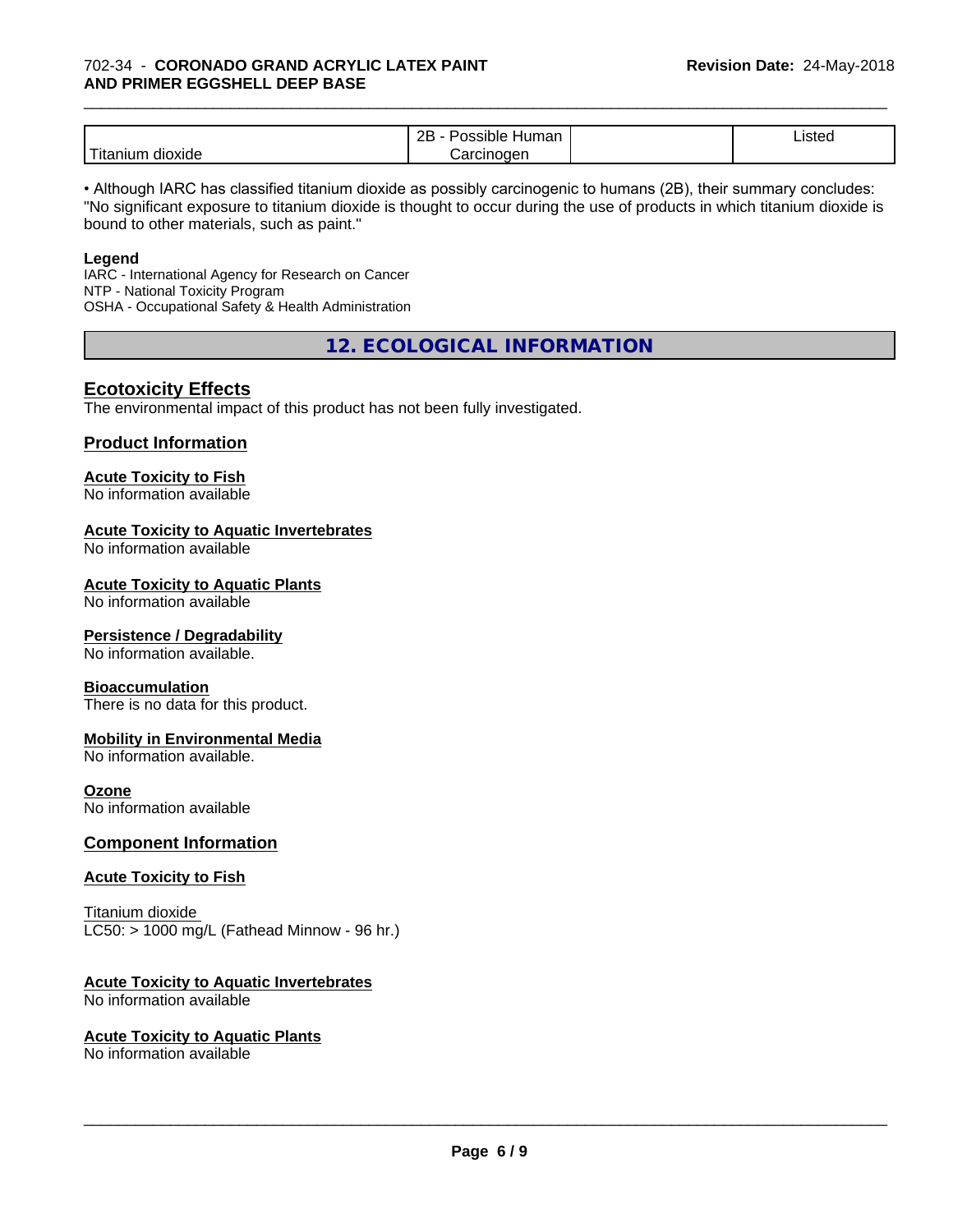|                              | 13. DISPOSAL CONSIDERATIONS                                                                                                                                                                                               |
|------------------------------|---------------------------------------------------------------------------------------------------------------------------------------------------------------------------------------------------------------------------|
| <b>Waste Disposal Method</b> | Dispose of in accordance with federal, state, and local regulations. Local<br>requirements may vary, consult your sanitation department or state-designated<br>environmental protection agency for more disposal options. |
|                              | 14. TRANSPORT INFORMATION                                                                                                                                                                                                 |
| <b>DOT</b>                   | Not regulated                                                                                                                                                                                                             |
| <b>ICAO / IATA</b>           | Not regulated                                                                                                                                                                                                             |
| <b>IMDG / IMO</b>            | Not regulated                                                                                                                                                                                                             |
|                              | <b>15. REGULATORY INFORMATION</b>                                                                                                                                                                                         |

\_\_\_\_\_\_\_\_\_\_\_\_\_\_\_\_\_\_\_\_\_\_\_\_\_\_\_\_\_\_\_\_\_\_\_\_\_\_\_\_\_\_\_\_\_\_\_\_\_\_\_\_\_\_\_\_\_\_\_\_\_\_\_\_\_\_\_\_\_\_\_\_\_\_\_\_\_\_\_\_\_\_\_\_\_\_\_\_\_\_\_\_\_

#### **International Inventories**

| <b>TSCA: United States</b> | Yes - All components are listed or exempt. |
|----------------------------|--------------------------------------------|
| <b>DSL: Canada</b>         | Yes - All components are listed or exempt. |

#### **Federal Regulations**

#### **SARA 311/312 hazardous categorization**

| Acute health hazard               | Nο |
|-----------------------------------|----|
| Chronic Health Hazard             | Nο |
| Fire hazard                       | Nο |
| Sudden release of pressure hazard | N٥ |
| Reactive Hazard                   | N٥ |

#### **SARA 313**

Section 313 of Title III of the Superfund Amendments and Reauthorization Act of 1986 (SARA). This product contains a chemical or chemicals which are subject to the reporting requirements of the Act and Title 40 of the Code of Federal Regulations, Part 372:

*None*

**Clean Air Act,Section 112 Hazardous Air Pollutants (HAPs) (see 40 CFR 61)**

This product contains the following HAPs:

*None*

### **US State Regulations**

#### **California Proposition 65**

**A** WARNING: Cancer and Reproductive Harm– www.P65warnings.ca.gov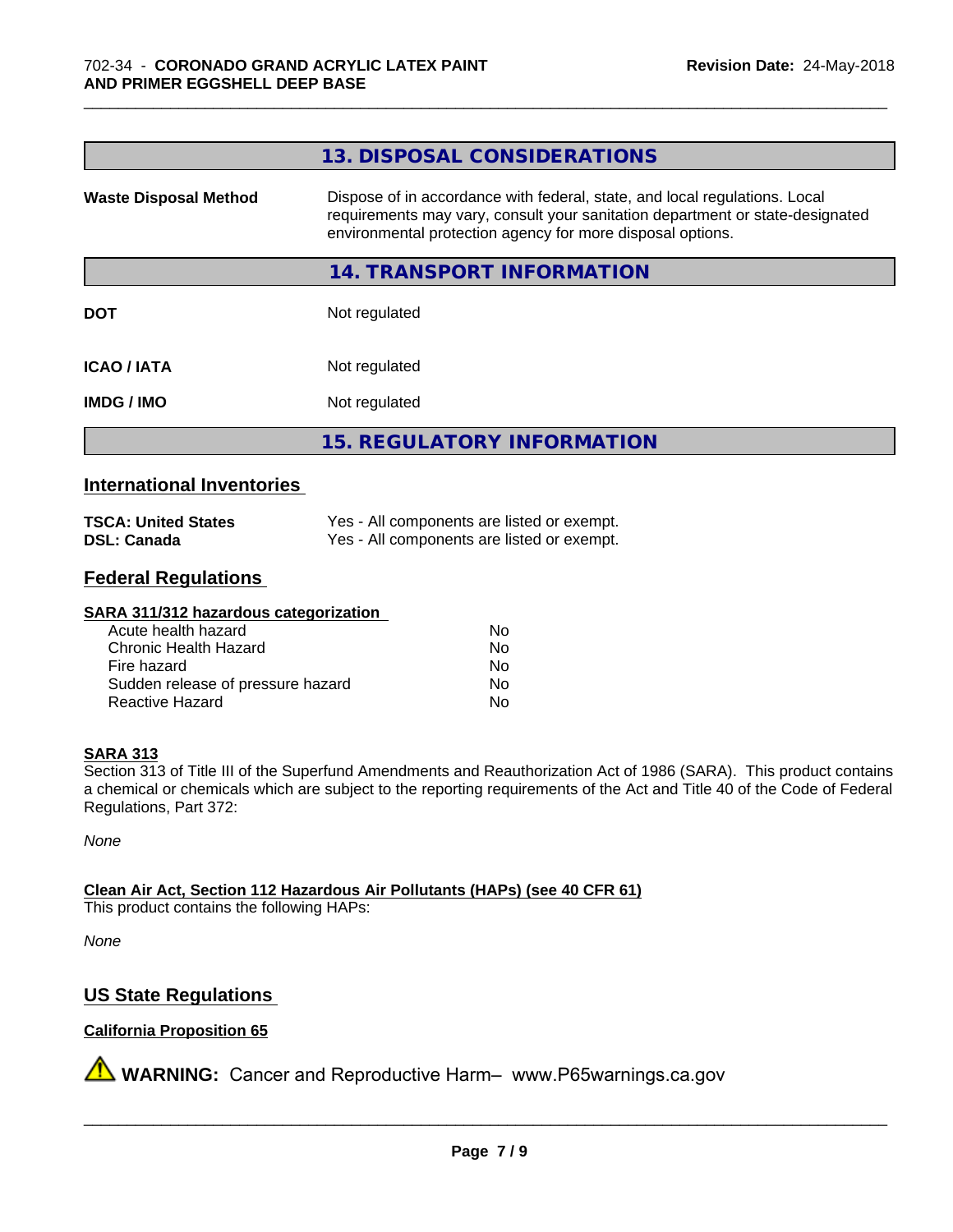#### **State Right-to-Know**

| nm.<br>ner<br>name.<br>шка | Mk<br>пиэспэ | ∴Jersev<br>Nev | svivania |
|----------------------------|--------------|----------------|----------|
| Limestone                  |              |                |          |
| ÷.<br>litanium<br>dioxide  |              |                |          |

\_\_\_\_\_\_\_\_\_\_\_\_\_\_\_\_\_\_\_\_\_\_\_\_\_\_\_\_\_\_\_\_\_\_\_\_\_\_\_\_\_\_\_\_\_\_\_\_\_\_\_\_\_\_\_\_\_\_\_\_\_\_\_\_\_\_\_\_\_\_\_\_\_\_\_\_\_\_\_\_\_\_\_\_\_\_\_\_\_\_\_\_\_

#### **Legend**

X - Listed

## **16. OTHER INFORMATION**

| <b>HMIS</b> |  |  |
|-------------|--|--|
|             |  |  |

**HMIS** - **Health:** 1 **Flammability:** 0 **Reactivity:** 0 **PPE:** -

#### **HMIS Legend**

- 0 Minimal Hazard
- 1 Slight Hazard
- 2 Moderate Hazard
- 3 Serious Hazard
- 4 Severe Hazard
- **Chronic Hazard**
- X Consult your supervisor or S.O.P. for "Special" handling instructions.

*Note: The PPE rating has intentionally been left blank. Choose appropriate PPE that will protect employees from the hazards the material will present under the actual normal conditions of use.*

*Caution: HMISÒ ratings are based on a 0-4 rating scale, with 0 representing minimal hazards or risks, and 4 representing significant hazards or risks. Although HMISÒ ratings are not required on MSDSs under 29 CFR 1910.1200, the preparer, has chosen to provide them. HMISÒ ratings are to be used only in conjunction with a fully implemented HMISÒ program by workers who have received appropriate HMISÒ training. HMISÒ is a registered trade and service mark of the NPCA. HMISÒ materials may be purchased exclusively from J. J. Keller (800) 327-6868.*

 **WARNING!** If you scrape, sand, or remove old paint, you may release lead dust. LEAD IS TOXIC. EXPOSURE TO LEAD DUST CAN CAUSE SERIOUS ILLNESS, SUCH AS BRAIN DAMAGE, ESPECIALLY IN CHILDREN. PREGNANT WOMEN SHOULD ALSO AVOID EXPOSURE.Wear a NIOSH approved respirator to control lead exposure. Clean up carefully with a HEPA vacuum and a wet mop. Before you start, find out how to protect yourself and your family by contacting the National Lead Information Hotline at 1-800-424-LEAD or log on to www.epa.gov/lead.

| <b>Prepared By</b>                               | <b>Product Stewardship Department</b><br>Benjamin Moore & Co.<br>101 Paragon Drive<br>Montvale, NJ 07645<br>800-225-5554 |  |
|--------------------------------------------------|--------------------------------------------------------------------------------------------------------------------------|--|
| <b>Revision Date:</b><br><b>Revision Summary</b> | 24-May-2018<br>Not available                                                                                             |  |

Disclaimer

The information contained herein is presented in good faith and believed to be accurate as of the effective date shown above. This information is furnished without warranty of any kind. Employers should use this information only as a **supplement to other information gathered by them and must make independent determination of suitability and** completeness of information from all sources to assure proper use of these materials and the safety and health of